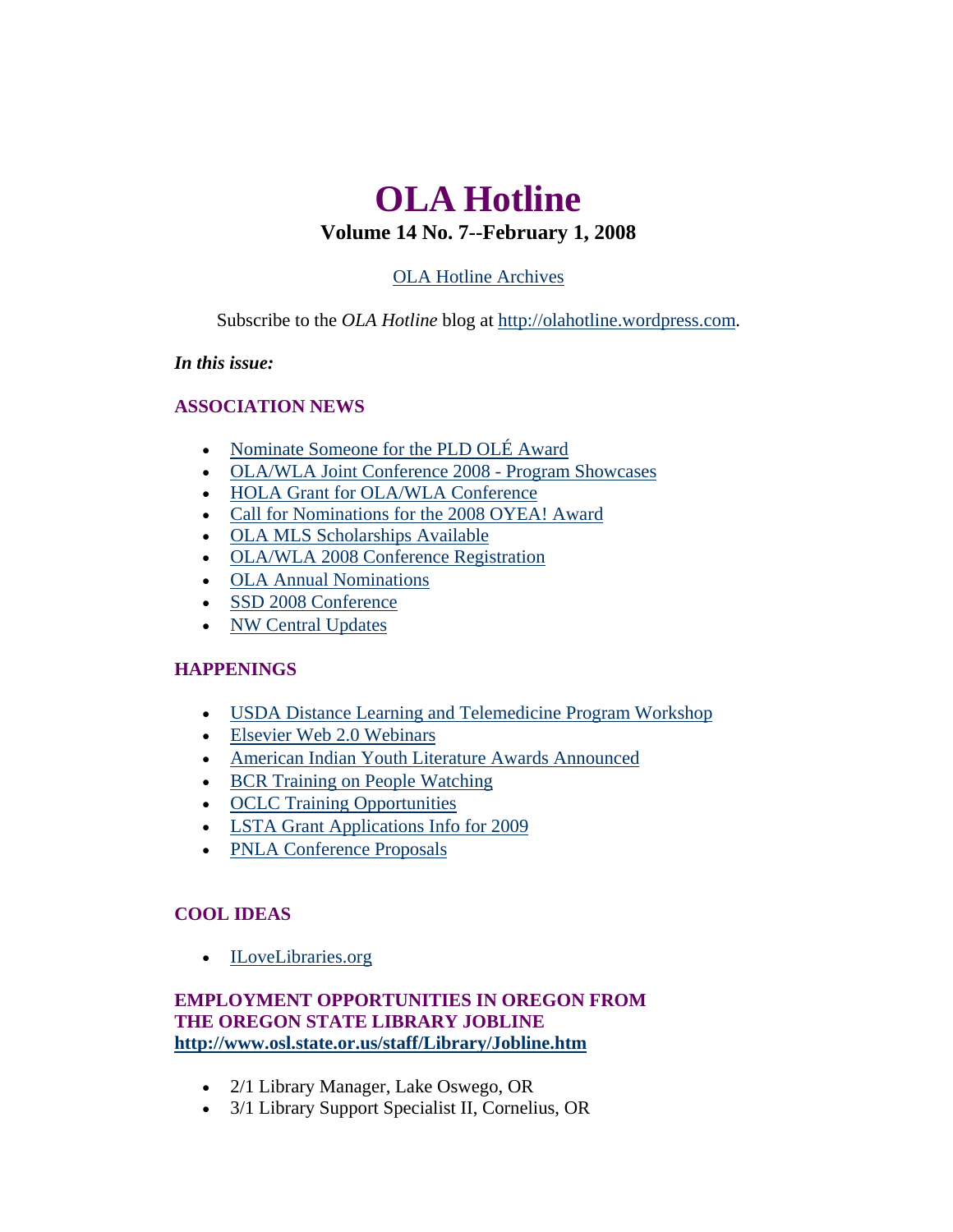- <span id="page-1-0"></span>• 3/1 Metadata Management Librarian, Eugene, OR
- 2/29 STO Research Clerk, Lake Oswego, OR
- 3/18 Technology Services Manager, Eugene, OR
- 3/18 Access Services & Acquisitions Manager, Portland, OR
- 3/18 Lower School Librarian, Portland, OR
- 3/15 Head of Special Collections, Portland, OR
- 2/15 Information Systems Specialist, Salem, OR
- 1/28 Project Director, Portland, OR
- 3/11 BTS Account Manager, Lake Oswego, OR
- 3/11 Oncall Youth Librarian, Portland, OR
- 2/1 Human Resources Manager, Salem, OR
- 3/14 Library Assistant (PT), Portland, OR
- 2/23 Children's Library Assistant, Lakeview, OR
- 2/2 Youth Services Librarian/Specialist, Klamath Falls, OR

### **[CALENDAR](http://web.memberclicks.com/mc/community/vieweventcalendar.do?orgId=ola)**

# **Association News**

### **Nominate Someone for the PLD OLÉ Award**

Do you know a fellow public library employee who has demonstrated exceptional effort and excellence in public library service this past year? Do you know someone who took the bull by the horns and got the job done? Do you know someone who has made significant achievements with little formal recognition?

Please help us recognize this person with the OLE award. Send your nominations to me, Public Library Division chair. Please provide a brief bio of the nominee with their significant and concrete achievements over the past year. Nominations will be reviewed by the PLD board and the award will be presented at the PLD banquet at the OLA conference. We can provide a small stipend to help defray the recipient's cost of attending OLA and the banquet.

*Carol Uhte, PLD Chair, [carolu@multcolib.org](mailto:carolu@multcolib.org)*

[back to top](#page-0-0)

#### **OLA/WLA Joint Conference 2008 - Program Showcases**

Does your library have an innovative, unusual, or highly successful program that you'd like to share with your colleagues? Have you recently completed research or grant-funded work that would be of interest and use to the library community in Oregon and Washington? If so, you should consider participating in one of the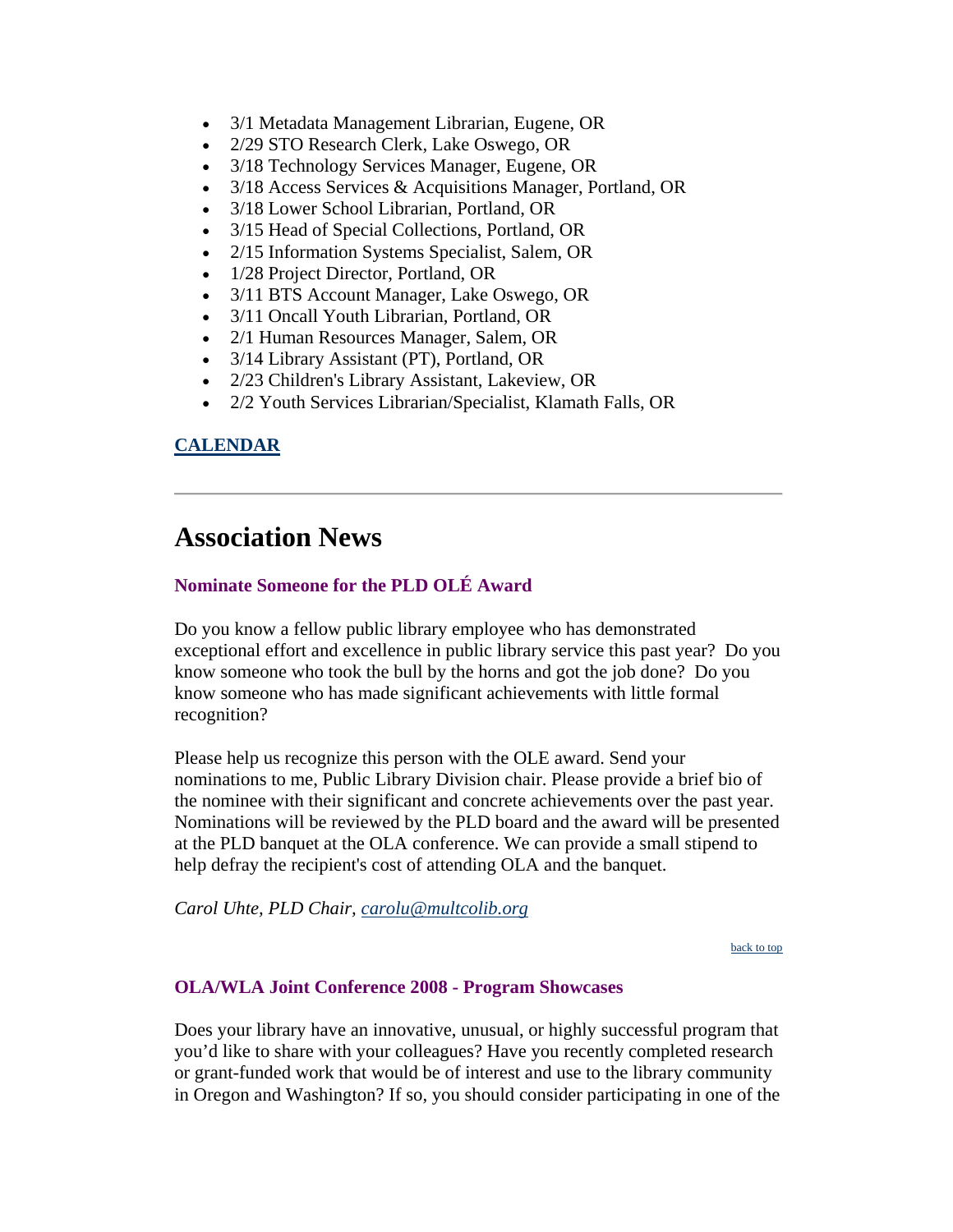<span id="page-2-0"></span>OLA/WLA Joint Conference program showcases.

Showcases will consist of 12 to 15 drop-in sessions sharing a large room with display tables. Attendees can visit with the presenters one-on-one to discuss their programs, services, and projects. This allows a wide variety of participation from libraries and a more direct, focused interaction from attendees.

For the 2008 Joint Conference, we will be hosting showcases on the following four topics:

- Staff Training and Development Laurel Steiner (Isteiner@kcls.org)
- Library User Instruction Sue Kunda ([suekunda@hotmail.com\)](mailto:suekunda@hotmail.com)
- Library Outreach Activities Candise Branum [\(cbranum@emporia.edu\)](mailto:cbranum@emporia.edu)

• Innovative and Grant-Funded Programs – Ann Reed ([ann.reed@state.or.us](mailto:ann.reed@state.or.us)) Proposals for each topic will be reviewed by OLA and WLA representatives with expertise in that area.

Interested in presenting at a showcase? Please submit a completed Showcase Proposal (attached) to the appropriate contact above. For questions about specific showcases, please refer to the showcase coordinator. For general questions about the Showcase program, please contact Robert Hulshof-Schmidt OLA Program Co-Chair, at [robert.hulshof-schmidt@state.or.us](mailto:robert.hulshof-schmidt@state.or.us) or 503.378.5030.

All proposals are due to the topic coordinator by February 15, 2008. The final list of showcases will be set by February 28, 2008.

[back to top](#page-0-0)

# **HOLA Grant for OLA/WLA Conference**

The HOLA Grant is an all expenses paid trip to the annual OLA conference April 16-18 in Vancouver, WA. Libraries serving a population of 10,000 or less may apply for the HOLA Grant to send one of their employees to the conference. More information and applications are available on the OLA website at<http://olaweb.org/hola.shtml>. Applications are due February 15, 2008.

The grant will cover the cost of:

- Registration for the OLA/WLA conference April 16-18, 2008.
- Registration for a pre-conference session, if desired.
- Meals and lodging during the conference.
- Travel expenses to and from the conference-including gas, food, and lodging if necessary.
- An experienced coach to answer your questions, introduce you to people, and help you get the most out of the conference.
- An OLA membership for three years.
- An OLA institutional membership for your library for three years.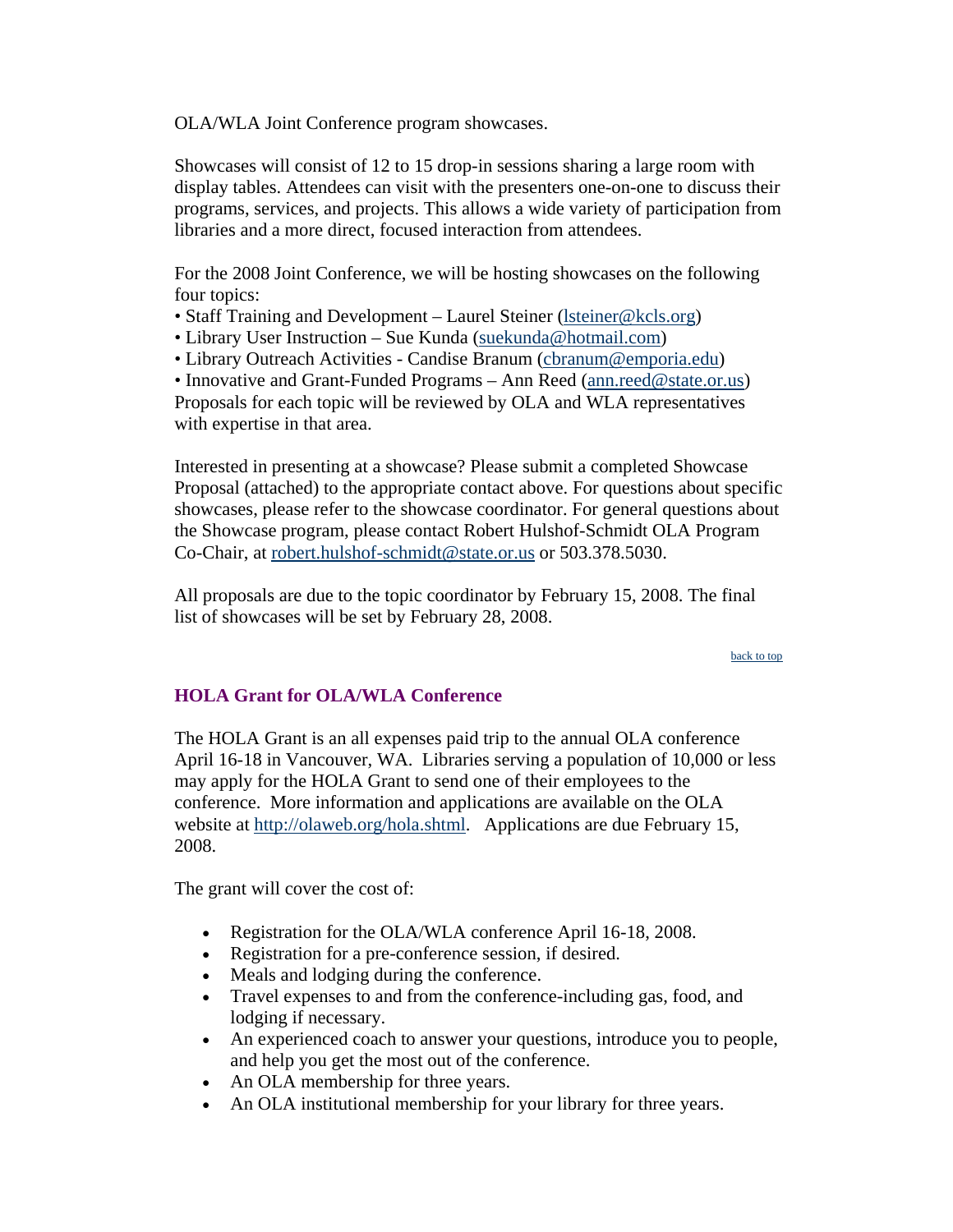<span id="page-3-0"></span>• If your library cannot remain open in your absence, you will be able to apply for additional funds to hire a substitute to keep your library open while you attend the conference.

The HOLA Grant was developed by OLA, and made possible with a generous gift from an anonymous donor. It is designed to provide opportunities in small, rural libraries to send an employee to the annual OLA conference. The conference provides training and resources for professional development. The employee attending will develop relationships with library staff across the state to consult with in the future when faced with a question or challenge at their library.

Contact Katie Anderson, HOLA Committee Chair, at [katie.anderson@state.or.us](mailto:katie.anderson@state.or.us) or 503-378-2528 if you have any questions.

[back to top](#page-0-0)

#### **Call for Nominations for the 2008 OYEA! Award**

OYAN is looking to honor exceptional work done in the field of teen/young adult services in the state of Oregon. Nominations are now being accepted for an individual, library, organization, program, or initiative that has made a positive and significant contribution to teens in Oregon libraries.

A complete nomination will include nominee's name and contact information, and a thorough description of the nominee's contribution to teen services. We encourage the inclusion of any supporting letters that may be appropriate, especially from teens themselves.

All nominations should be sent to April Witteveen, OYAN's Award Committee Chairperson, via email or post. Please also include the nominator's contact information in case of questions. **Nominations must be received by Friday, March 21, 2008.** 

Email: [aprilw@dpls.us](mailto:aprilw@dpls.us) Post: April Witteveen 601 NW Wall St Bend, OR 97701

OYAN will host an OYEA! Award reception at the OLA/WLA joint conference honoring all nominees. The winning individual, library, or organization will receive a \$100 honorarium, an award plaque, and an optional scholarship if financial assistance is needed to attend the award reception.

For a complete description of the award process, please see OLA Bylaws, Chapter 16B: [http://www.olaweb.org/bylaws/oyea.shtml.](http://www.olaweb.org/bylaws/oyea.shtml)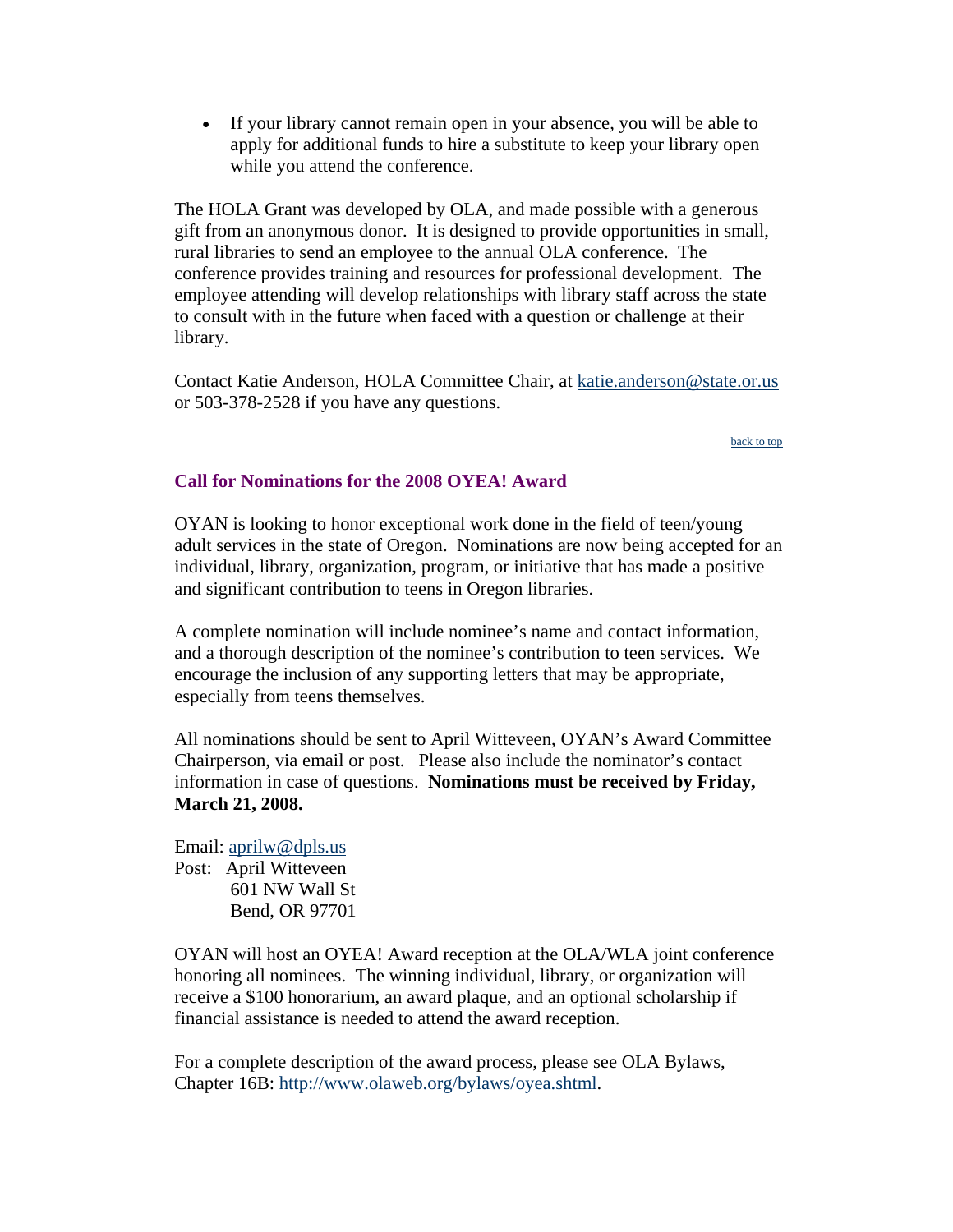<span id="page-4-0"></span>The Awards Committee looks forward to hearing about the great work being done for teens in Oregon libraries!

#### [back to top](#page-0-0)

### **OLA MLS Scholarships Available**

Apply Now for Oregon Library Association MLS SCHOLARSHIPS A new program for Oregon residents **OVER \$ 20,000 AVAILABLE FOR 2008/09**

- For eligible Oregon residents enrolled or planning to enroll full-time in a graduate course of study for the Masters in Library Science degree.
- Apply by the March 1, 2008 deadline.
- *Applicants who submit their completed application by February 15, are entered into drawings for 20 \$500 Early Bird awards.*
- Read OLA's Scholarship Program guidelines and eligibility requirements at the Oregon Student Assistance Commission (OSAC) website: www.GetCollegeFunds.org. Enter a search for Scholarship Code 471. Apply online: the application is available as an eApplication.
- All applications must be submitted to OSAC postmarked or handdelivered no later than March 1, 2008. OSAC's office is located at 1500 Valley River Drive, Suite 100, Eugene, OR 97401.

Questions about OLA and OSAC scholarship programs? Call: 800-452-8807 ext. 7395 Email: [awardinfo@mercury.osac.state.or.us](mailto:awardinfo@mercury.osac.state.or.us) Online: [www.GetCollegeFunds.org](http://www.getcollegefunds.org/)

Funding for OLA scholarships is provided by a Library Services and Technology Grant, administered by the Oregon State Library, and by donations from OLA members. OLA members can make donations to support this new initiative by using the MLS Scholarship Contribution Form at www.olaweb.org, in the MemberClicks section.

[back to top](#page-0-0)

#### **OLA/WLA 2008 Conference Registration**

Join us! The 2008 OLA/WLA Joint Conference, Sharing More than a Border will be held in Vancouver, Washington, April 16-18.

Check out the conference website: <http://wla.org/olawla2008>

Come together with colleagues from around the Pacific Northwest. It's been six years since our last joint conference, and we have a lot planned - you'll have chances to: hear a wonderful assortment of programs, visit the exhibit floor, and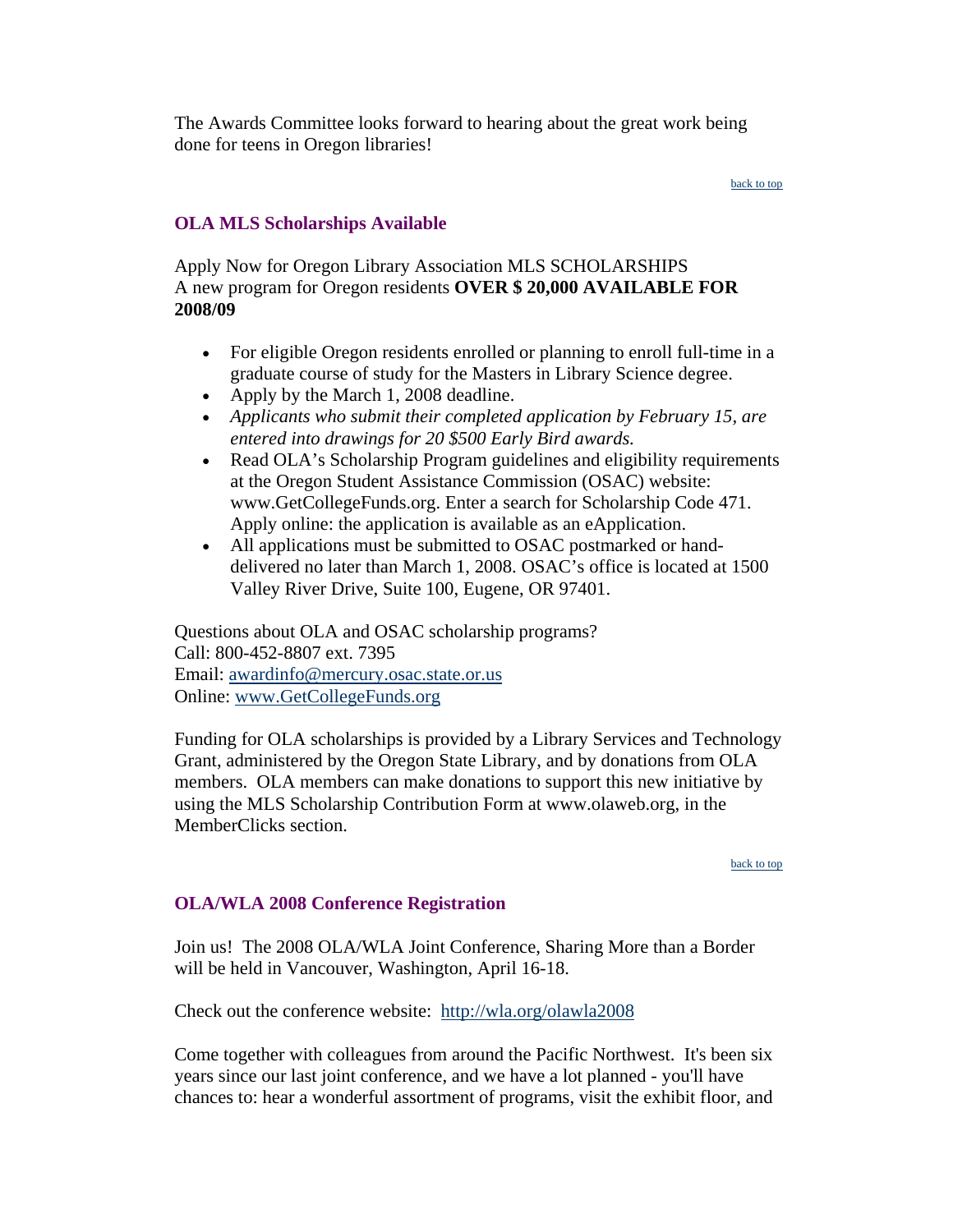<span id="page-5-0"></span>enjoy a variety of social events. We are especially excited about our wonderful keynote and banquet speakers:

Thomas Frank, the editor of a cultural-political criticism journal called *The Baffler*, is the Opening Session and Keynote speaker on Thursday morning. He is the author of three books: *What's the Matter with Kansas?* (2004), *One Market Under God* (2000), and *The Conquest of Cool* (1997). He has also written a number of magazine and newspaper articles and is now at work on a new book about conservative governance. His keynote address, "The Washington, D.C. Jitters," will describe the ways in which conservatism has ruled in Washington for the last twenty-five years, and the consequences thereof.

Dr. Humor will tickle your funny bone at the Presidents' Banquet Thursday evening. Dr. Stuart Robertshaw, Professor Emeritus of Psychology and Education at the University of Wisconsin-La Crosse and an attorney, currently serves as the President and CEO of the National Association for the Humor Impaired. A national speaker and humorist, he is known throughout the nation as "Dr. Humor"®. Dr. Robertshaw has presented to over 700 business, government, healthcare, and education organizations in 37 states. In this presentation, he will share with you what he has learned about the psychological and physiological benefits of humor and laughter as they relate to the workplace.

Early registration ends March 1, 2008!

[back to top](#page-0-0)

#### **OLA Annual Nominations**

OLA's Honors & Awards Committee seeks nominations for the following four awards. Nomination letters (with no more than six letters of support) are due on **Thursday, March 20, 2008.**

Tell us about those talented, dedicated individuals whose commitment to excellent library service has made a difference. Nominate them for one of OLA's special awards, including the newest award, the Distinguished Service Award.

Be sure to read the awards guidelines, which were revised recently. Take a look at <http://www.olaweb.org/bylaws/awards.shtml> These awards will be presented to recipients at the 2008 OLA Conference:

1. **Oregon Librarian of the Year** may be awarded to any Oregon librarian who has been working in an Oregon Library for at least two years in a paid professional position. The nominee must demonstrate excellence in library service in his or her community and to Oregon libraries. The nominee must be a member of the association.

2. **Oregon Library Employee of the Year** may be awarded to any Oregon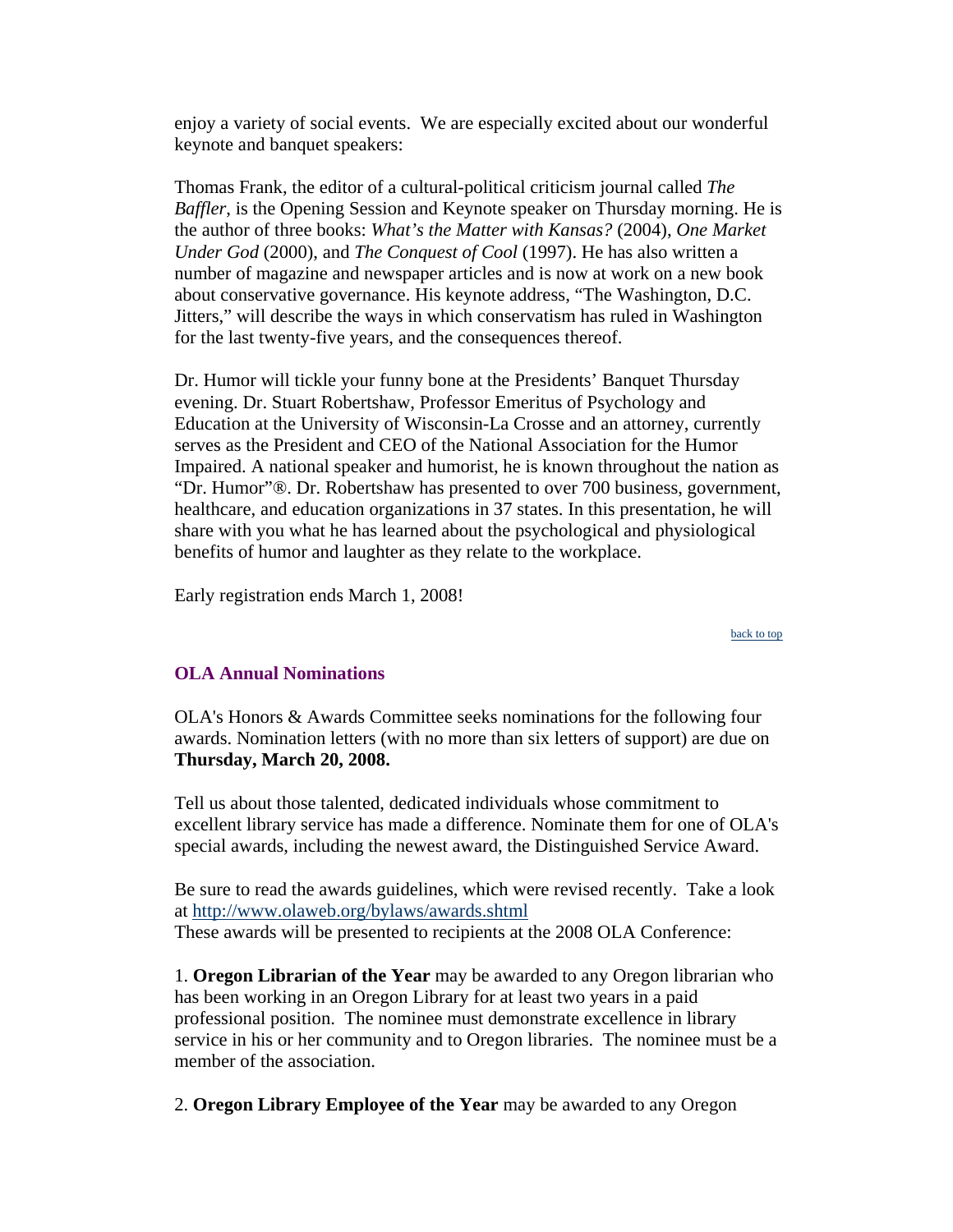<span id="page-6-0"></span>library staff member who has worked in an Oregon library for at least two years as a paid staff member and demonstrated excellence in library service in his or her community.

3. **Oregon Library Supporter of the Year** may be awarded to any volunteer, volunteer group, library Friend, board member, government official, or other individual who is not a paid library staff member and who has demonstrated excellence in supporting and promoting Oregon libraries.

4. **Oregon Library Association Distinguished Service Award** may be awarded to any Oregon librarian or library staff member, who has been in the profession for 15 or more years, has worked in Oregon libraries for at least ten years, and is currently a member of OLA, for exceptional service over a period of years.

Your letter of nomination should include the following information, if pertinent, and be as informational as possible:

\*Provide nominees' current position

\*Past positions held and summary of major accomplishments

\*OLA activities: committee appointments, etc.

\*Brief description of other noteworthy accomplishments

\*Your name and how you can be reached if the committee has questions

Please send nominating letters and supporting letters to Connie J. Bennett, Library Services Director, Eugene Public Library, 100 West 10th Avenue, Eugene, OR 97401 or [connie.j.bennett@ci.eugene.or.us.](mailto:connie.j.bennett@ci.eugene.or.us)

[back to top](#page-0-0)

#### **SSD 2008 Conference**

MARK YOUR CALENDAR for the 2008 OLA/SSD Conference to be held Friday, July 18 in Newport! What a great excuse to visit the beach!! Plus, you'll be REJUVENATED through camaraderie with old and new friends, learning, discussing, listening, and brainstorming with your library support staff peers. We have a FANTASTIC conference in store for everyone next year and you won't want to miss out! Click on the following link for more details: <http://www.olaweb.org/ssd/conference/>.

[back to top](#page-0-0)

#### **NW Central Updates**

NW Central's latest updates are available at: [http://www.nwcentral.org](http://www.nwcentral.org/)

Please post new resources, speaker referrals, and upcoming events on NW Central! February is speaker update month! If you know of an effective speaker,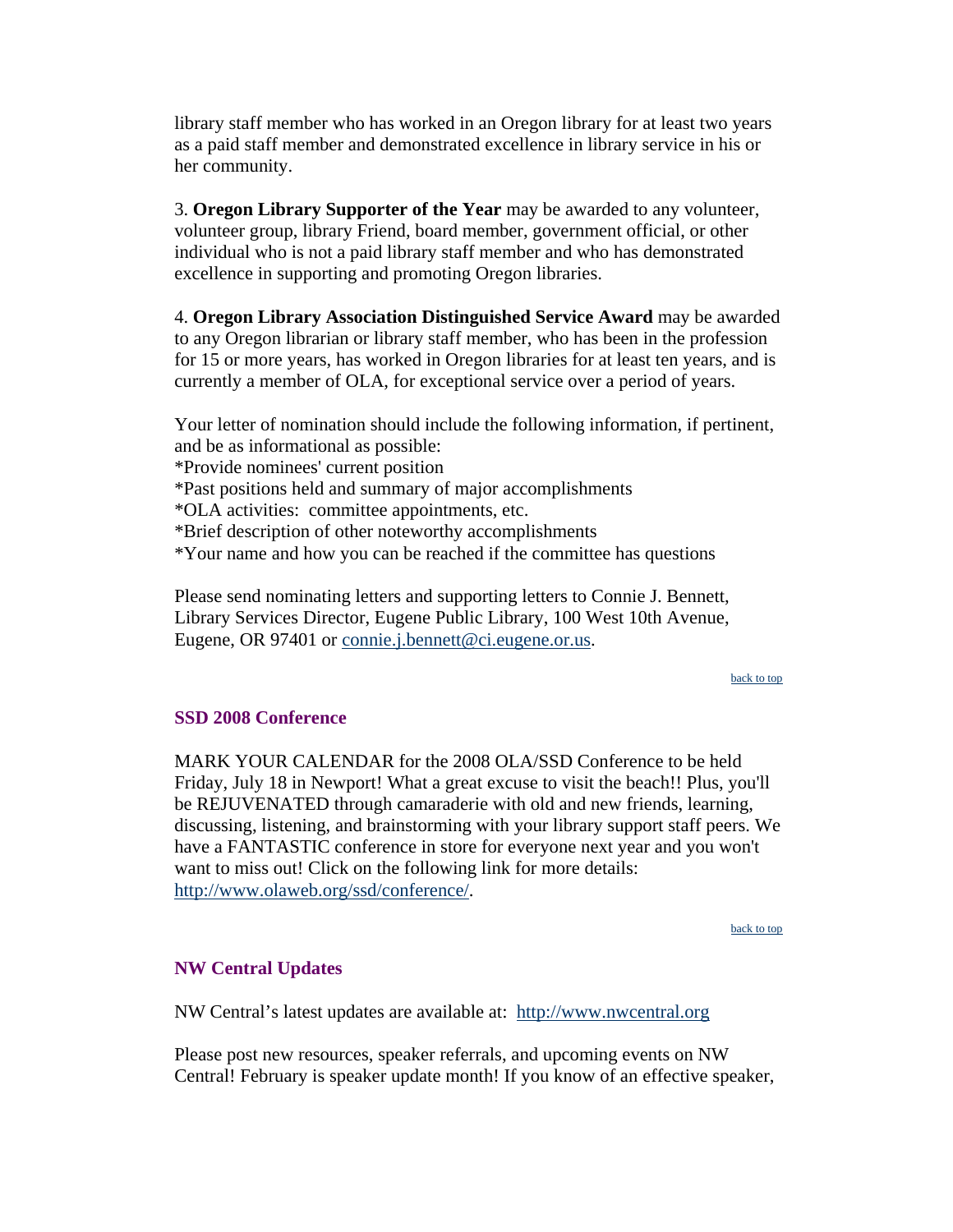<span id="page-7-0"></span>please post or let one of the committee members know and they will be added!

[back to top](#page-0-0)

# **Happenings**

### **USDA Distance Learning and Telemedicine Program Workshop**

Feb. 13, 8:30 a.m. – 12:30 p.m.

Video Teleconference from 6 locations: Willamette ESD, 2611 Pringle Rd SE, Salem; Southern Oregon ESD, 101 N. Grape St, Medford; Umatilla-Morrow ESD, 2001 SW Nye Ave., Pendleton; Malheur ESD, 363 "A" St, W, Vale; High Desert ESD, 145 SE Salmon Ave, Suite A, Redmond; Union/Baker ESD, 10100 N. McAlister Rd, Island City

The USDA Rural Development Distance Learning and Telemedicine (DLT) Program is specifically designed to meet the educational and health care needs of rural America through the use of advanced telecommunications technologies. The DLT workshop is intended to benefit rural educational and health organizations in Oregon that are interested in applying for DLT funding. It will be conducted on Wednesday, February 13 by USDA Rural Development Utilities Program telecommunications general field representatives who will discuss the program and application particulars - supported by PowerPoint presentations, and who will answer questions from the participants. The USDA presenters will be Wes Lannen and Joe Bradley. Also, there will be representatives from several organizations that have been awarded DLT funding to discuss their projects and experiences.

[back to top](#page-0-0)

#### **Elsevier Web 2.0 Webinars**

Elsevier has started offering a number of free webinar training opportunities some on their products, but a number are focused on current issues within librarianship (RSS feeds, academic libraries created online learning environments, etc - and they are taking suggestions for future workshop topics)

Their Training Desk website: [http://www.trainingdesk.elsevier.com/?utm\\_source=ECU001](http://www.trainingdesk.elsevier.com/?utm_source=ECU001) *Robin Paynter, painter@pdx.edu*

[back to top](#page-0-0)

#### **American Indian Youth Literature Awards Announced**

On January 15 the American Indian Library Association (AILA) announced the 2008 recipients of its American Indian Youth Literature Awards. This new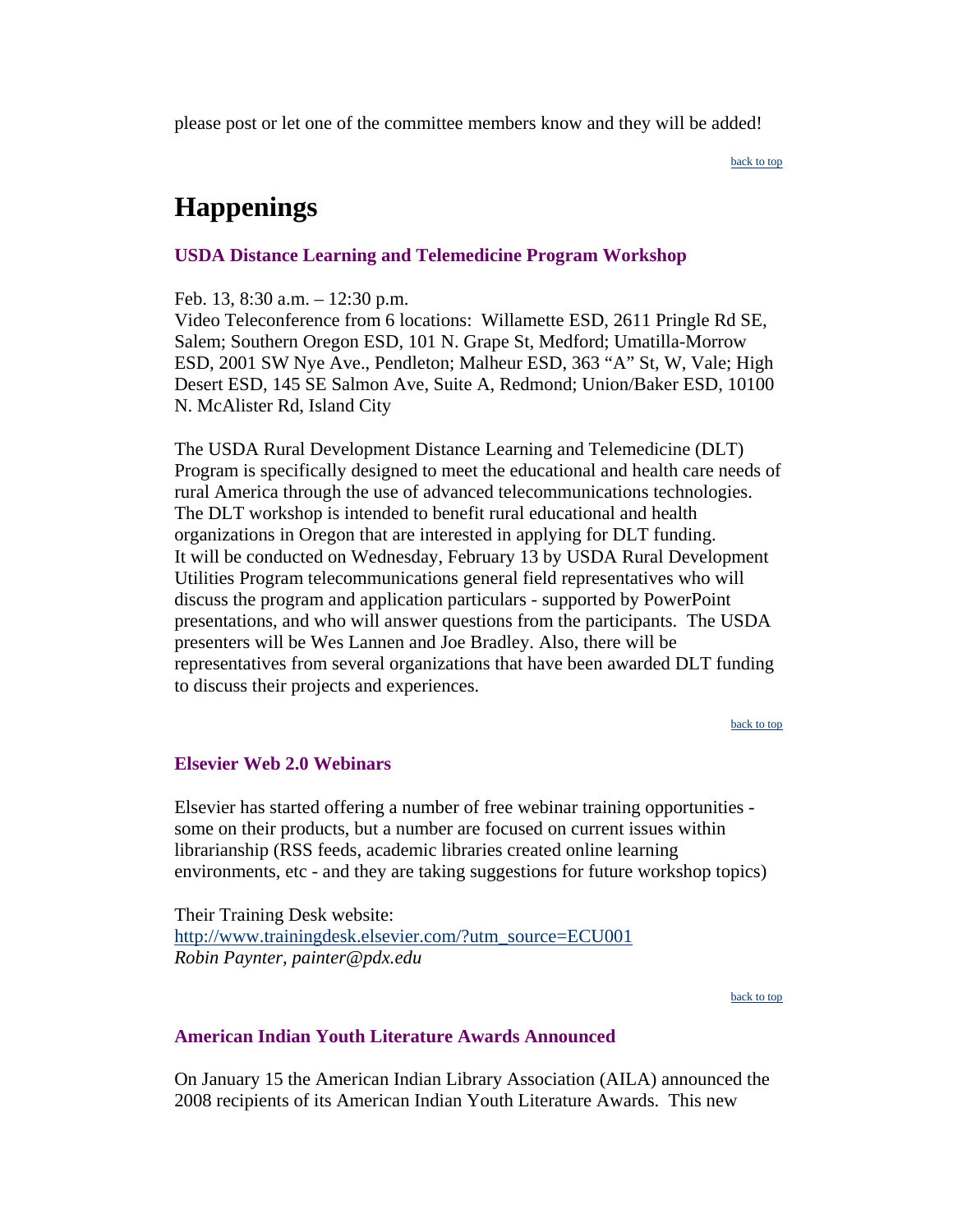<span id="page-8-0"></span>literary award was established in 2006 to identify and honor the very best writing and illustrations by and about American Indians. Award winning titles present Native Americans in the fullness of their humanity in present and past contexts. Winning titles are selected in three categories: picture book, middle school, and young adults. Each winner receives \$500 and a custom-made beaded medallion which will be present at ALA's conference in Anaheim, CA. Go to the AILA website [\(http://aila.library.sd.gov/default.asp](http://aila.library.sd.gov/default.asp)) for descriptions of the 2008 winning titles, authors, and awards event.

The 2008 American Indian Youth Literature Awards go to:

**Picture Book:** *Crossing Bok Chitto: A Choctaw Tale of Friendship and Freedom* by Tim Tingle, illustrated by Jeanne Rorex Bridge. Cinco Puntos Press, 2006.

**Middle School:** *Counting Coup: Becoming a Crow Chief on the Reservation and Beyond* by Joseph Medicine Crow. National Geographic, 2006.

**Young Adult:** *The Absolutely True Diary of a Part-Time Indian* by Sherman Alexie, Little Brown Publishers, 2007.

#### [back to top](#page-0-0)

#### **BCR Training on People Watching**

"People Watching With a Purpose: Meeting Needs Before They Need It" Speaker: Ann P. Bishop and Nancy Kranich Cost: Free to Library Staff of Oregon Libraries Date: Friday, February 8, 2008, 9:00a-10:30 a.m.

Description:

How many times have you planned and prepared a program or service based on what you thought was a community need?? And how many of these didn't quite work out like you thought? Libraries, public, school, and academic, are revisioning their roles in communities, moving beyond the rapidly outdated paradigm of creating services for patrons and students and instead partnering with community members in building meaningful experiences: whether those happen within the library's walls, on a digital network, or in cultural and political spaces. Taking an asset-based, grassroots view, librarians and library educators advocate using a community informatics model toward library services, where significant, even delightful engagement can happen. In this program, we discuss this paradigm shift, why it's so necessary, and what it looks like in the real world. This teleconference is 90 minutes in length. Go to <http://bcr.org/training/teleconferences/> for additional information.

View the training via webcast from your personal computer or a computer you can access easily. Or you may attend a group session at a location near year.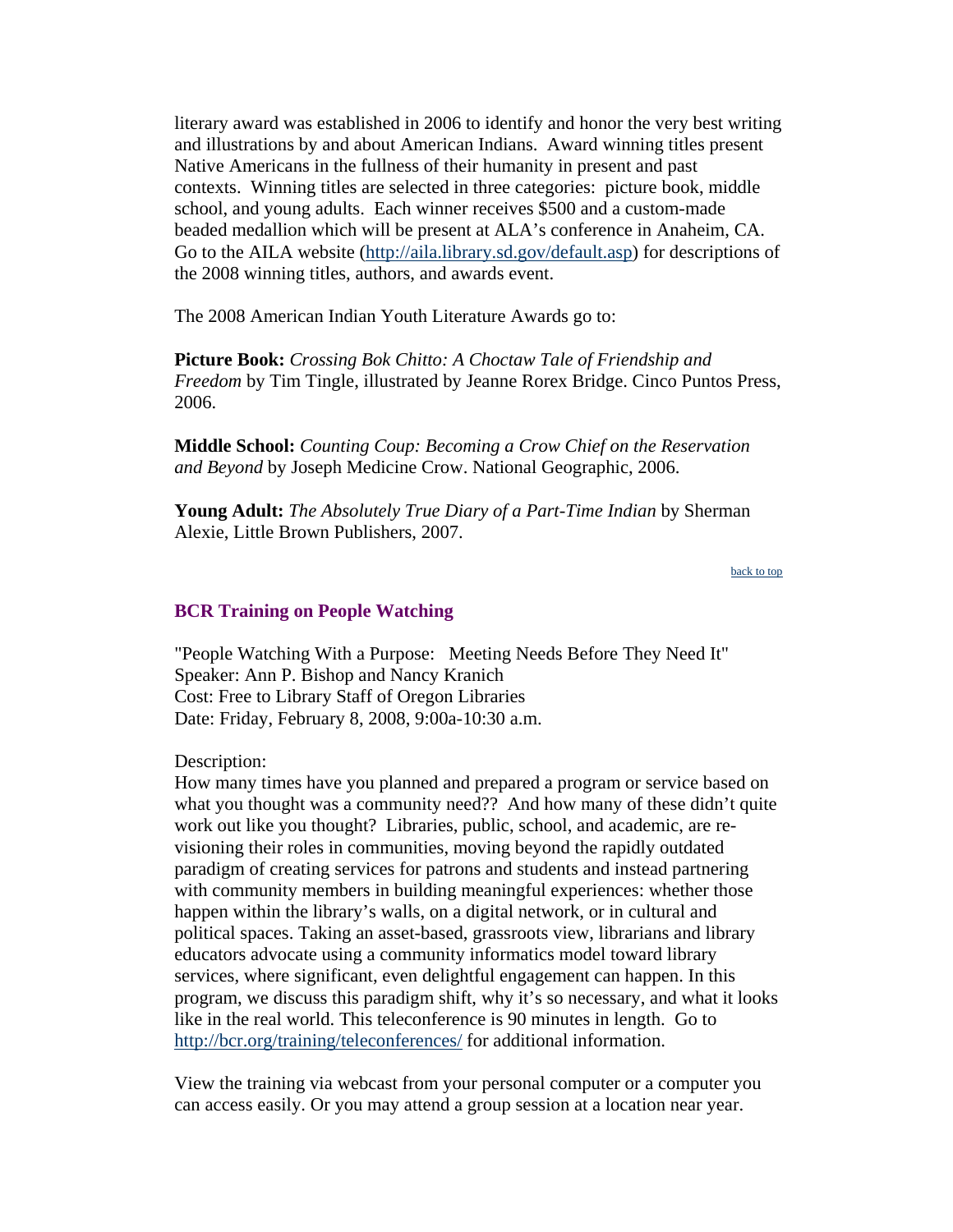<span id="page-9-0"></span>Please review the host sites [\(http://bcr.org/training/teleconferences/sites/oregon/PeopleWatch.html](http://bcr.org/training/teleconferences/sites/oregon/PeopleWatch.html)) to find a convenient location.

How to Register: To register for the webcast, register online at [\(http://bcr.org/training/teleconferences/register.html\)](http://bcr.org/training/teleconferences/register.html).

[back to top](#page-0-0)

#### **OCLC Training Opportunities**

Check the OCLC Western Training website, [http://www.oclc.org/western/training/region/all.htm,](http://www.oclc.org/western/training/region/all.htm) for a list of upcoming trainings on cataloging and metadata, collection management, digitization and preservation, librarianship, reference and public service, resource sharing, technology, and technology.

[back to top](#page-0-0)

#### **LSTA Grant Applications Info for 2009**

The State Library is pleased to inform you that the Library Services and Technology Act (LSTA) "General Information and Grant Guidelines" packet for federal fiscal year 2009 is now available. Instead of sending a paper copy, we are sending this email to let you know where to access the packet. If you need a paper copy of the packet sent to you, please contact Mary Mayberry at (503) 378-2525 or [mary.l.mayberry@state.or.us.](mailto:mary.l.mayberry@state.or.us) Information about LSTA competitive grants in general can be found via: <http://oregon.gov/OSL/LD/LSTAcomp.shtml>.

Grant proposals are due at the State Library by 5:00 pm on April 11, 2008.

For multi-year grant projects seeking a second or third year of funding, please use the form found in Appendix D.

Grant applications need to be in accordance with the "Library Services and Technology Act (LSTA) Five-Year State Plan, 2008-2012" which is summarized in the packet as Appendix A. The full Plan and many other resources for LSTA grant applicants can be found on the Grants / Aid to Libraries page of the Oregon State Library website (<http://oregon.gov/OSL/LD>). Resources include information about past grants and Library Services and Technology Act Advisory Council minutes.

If you have questions about the Grant Guidelines, LSTA grant program, or have difficulty downloading a form, please feel free to contact Ann Reed, Federal Programs Coordinator. Ann can be reached at (503) 378-5027, or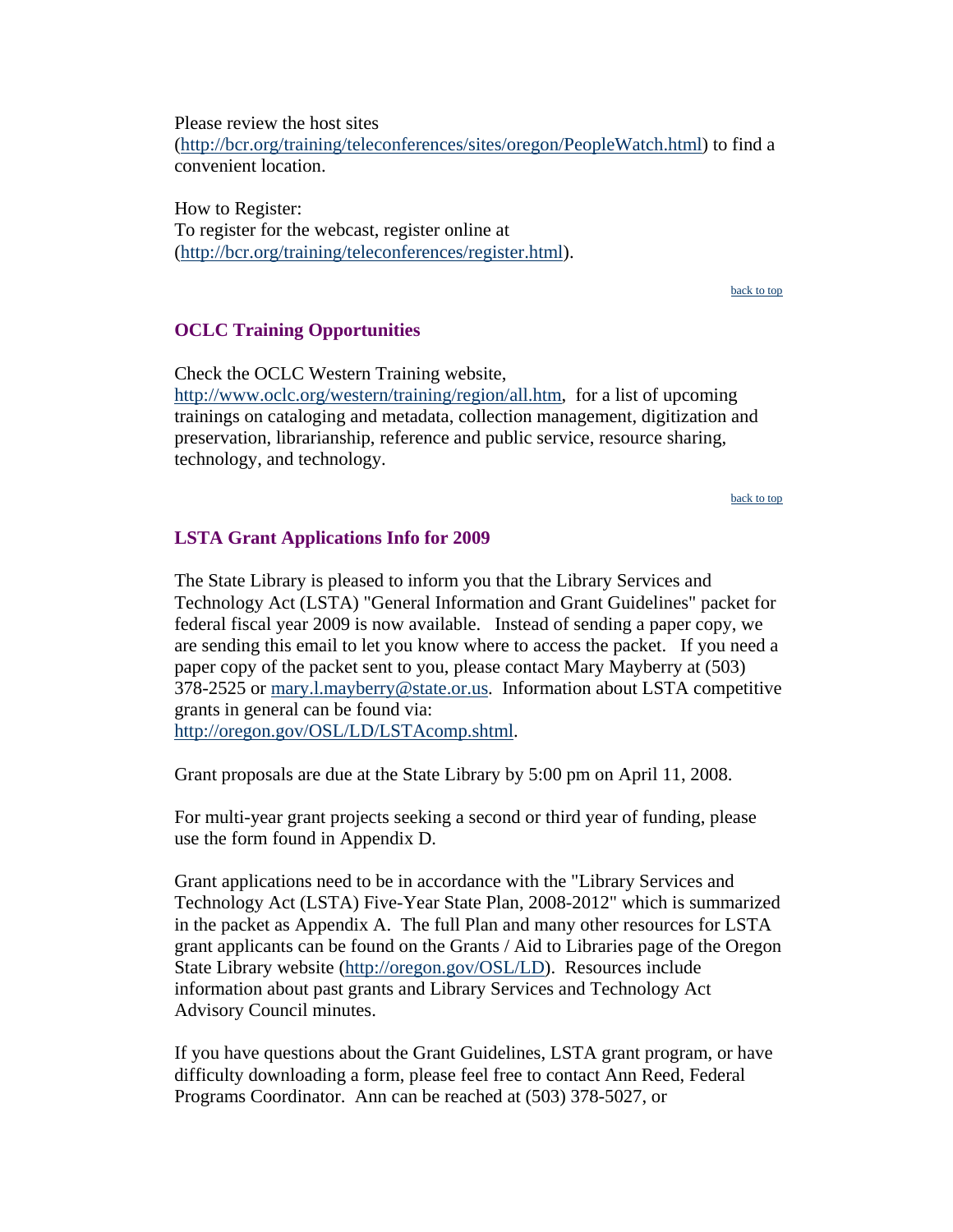#### <span id="page-10-0"></span>**PNLA Conference Proposals**

The deadline has been extended for Conference Proposals for the 2008 PNLA Conference in Post Falls, ID. Details are below...

The theme for the 2008 PNLA Conference is "Libraries Go WILD! Beyond the Expected! The conference is to be held August 6-9 at the Templin's Resort in Post Falls, Idaho.

<http://pnla.org/events/conference08/index.htm>

We have had a great response to the initial call for programming proposals but there are few spaces yet to fill. The deadline for the 2nd call for proposals is February 15th.

Please consider submitting a program proposal in one of these areas:

- 1. Technology (Sharp Sticks)
- 2. Collection Promotion and Outreach (Smoke Signals)
- 3. Management, Professional Development, and Special Issues (Mountain Climbers)
- 4. Instruction / Learning (Trail Blazers)
- 5. General Interest (Bear Stew)

If you have already submitted a programming proposal, we'll get back to you in late February / early March (if not sooner) with an official response.

Programming slots are filling up fast. So don't delay!

There is an online submission form for proposals available here: [http://library.boisestate.edu/reference/PNLAConference2008/PNLAproposal.htm](http://library.boisestate.edu/reference/PNLAConference2008/PNLAproposal)

Your proposal should include the following information: Name, Affiliation, Position/title, Contact information, Program title, Format (single speaker, panel, hands-on, etc), Speaker needs, Equipment needs (if any), Program description and goals, Any special requirements or additional information:

Please contact Elaine Watson with questions or concerns. [ewatson@boisestate.edu](mailto:ewatson@boisestate.edu), (208) 426-1737

[back to top](#page-0-0)